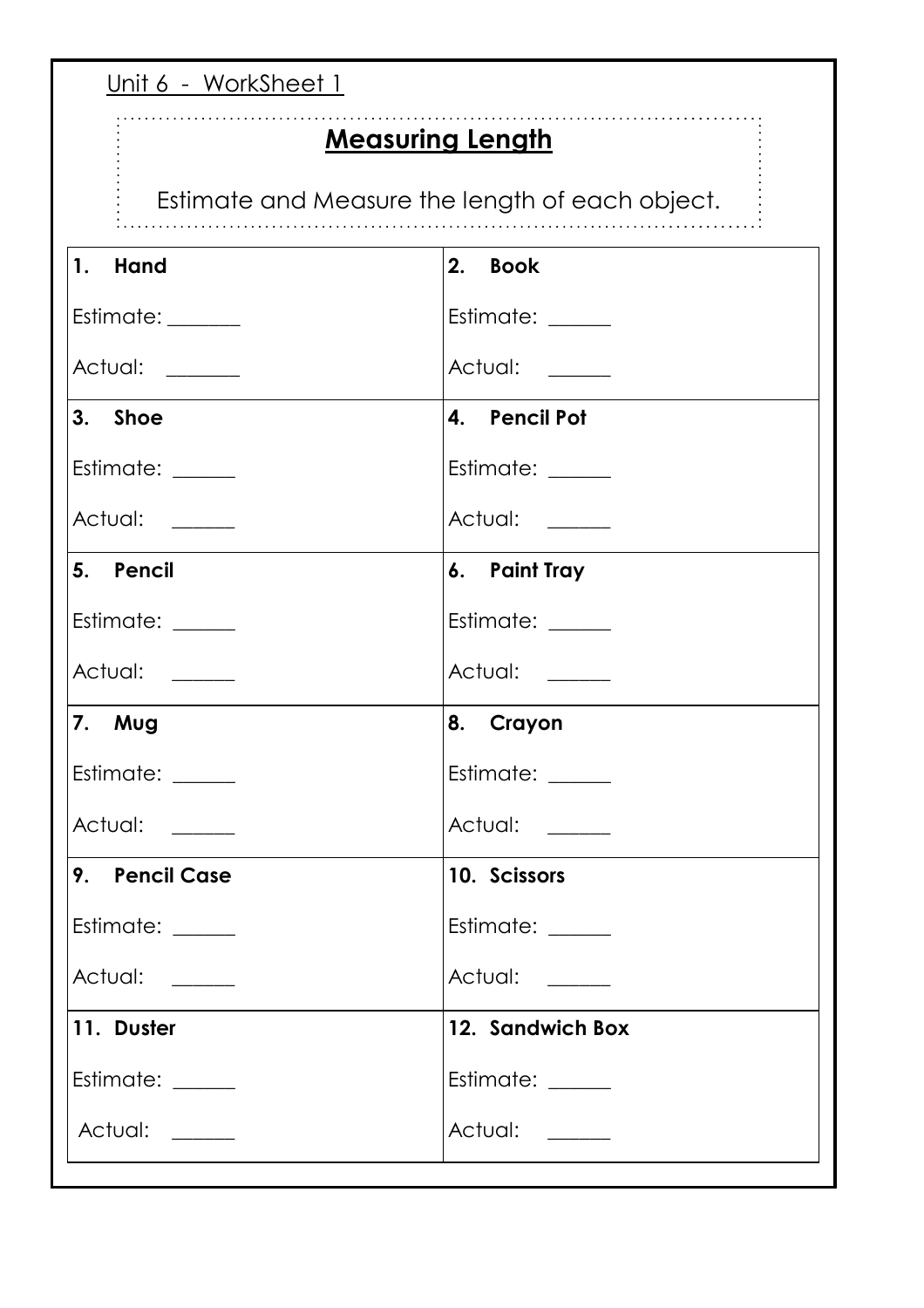| <u>Unit 6 - WorkSheet 2</u>            |                              |  |
|----------------------------------------|------------------------------|--|
| <b>Measuring with Metres</b>           |                              |  |
| Estimate and Measure each object.      |                              |  |
| 1. Height of desk                      | 2. Height of door            |  |
| Estimate: ______                       | Estimate:                    |  |
| Actual: ______                         | Actual: _____                |  |
| 3. Length of the classroom             | 4. Width of the classroom    |  |
| Estimate: _____                        | Estimate: ____               |  |
| Actual: <u>New York Charles Actual</u> | Actual: _____                |  |
| 5. Length of the corridor              | 6. Width of the corridor     |  |
| Estimate: _____                        | Estimate: _____              |  |
| Actual: _____                          | Actual: ____                 |  |
| 7. Length of the school hall           | 8. Width of the school hall  |  |
| Estimate: _____                        | Estimate: _____              |  |
| Actual: _____                          | Actual: _____                |  |
| 9. Length of the cupboard              | 10. Length of the whiteboard |  |
| Estimate: _____                        | Estimate: _____              |  |
| Actual: ____                           | Actual: _____                |  |
| 11. Length of the radiator             | 12. Length of the window     |  |
| Estimate: _____                        | Estimate: _____              |  |
| Actual: ____                           | Actual: _____                |  |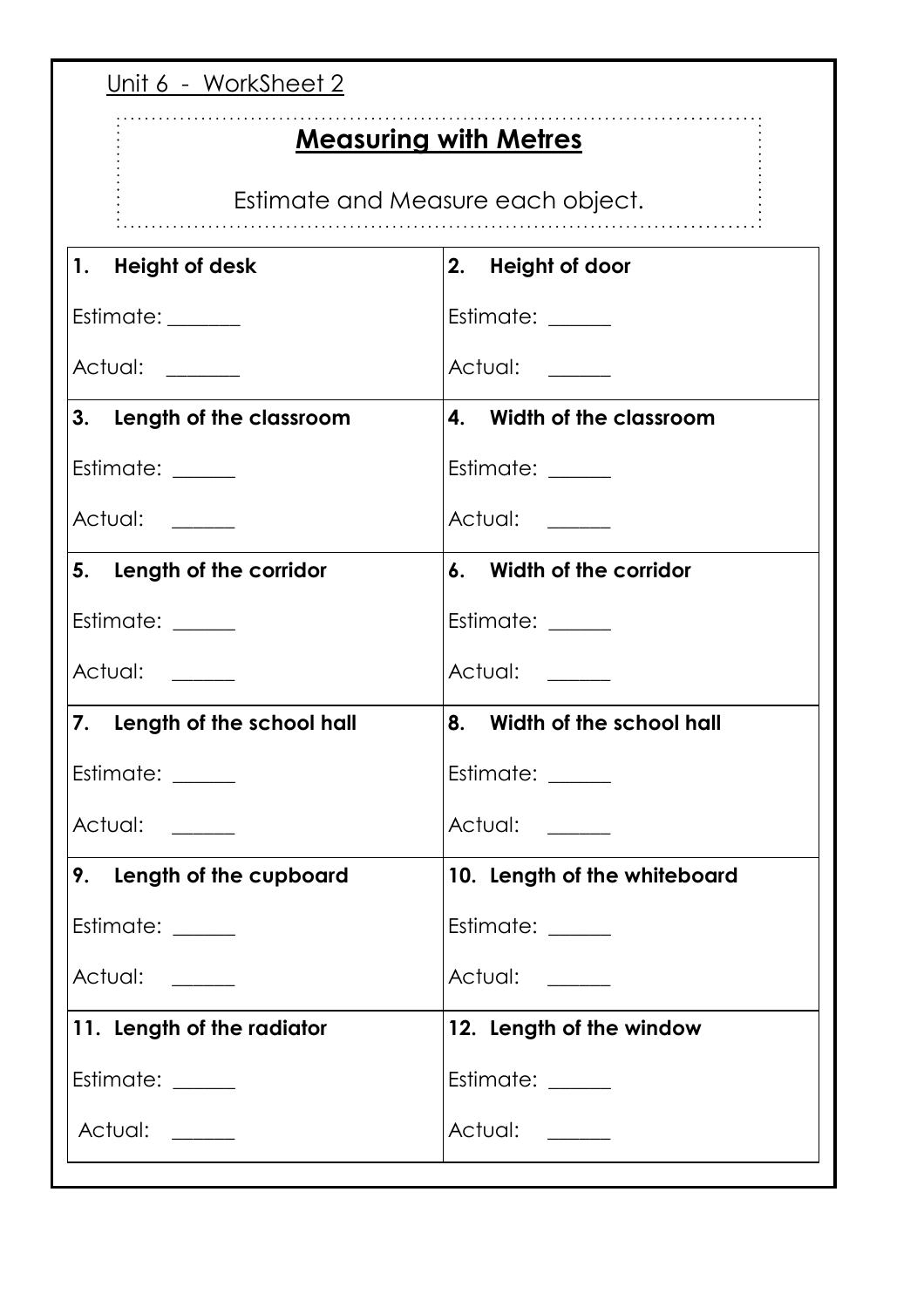Unit 6 - WorkSheet 3

#### **Converting Measurements**

We can convert measurements from cm to m. We can also convert measurements from m into cm.

## **Convert from cm into m** :

| 1. $100 \text{ cm} =$ | 6. 230 cm =              |
|-----------------------|--------------------------|
| $12.200 cm =$         | $7.140 \, \mathrm{cm} =$ |
| $3.300 cm =$          | 8. $325 \text{ cm} =$    |
| 4. $400 \text{ cm} =$ | 9. $150 \text{ cm} =$    |
| 5. $500 \text{ cm} =$ | 10.105 cm $=$            |

#### **Convert from m into cm** :

| 6. 2m 48 cm = $\frac{ }{ }$ |
|-----------------------------|
| 7. 2m 92 cm = $\frac{ }{ }$ |
| 8. $4m$ 75 cm =             |
| 9. $3m32 \, \text{cm} =$    |
| $10.1m 50 cm =$             |
|                             |